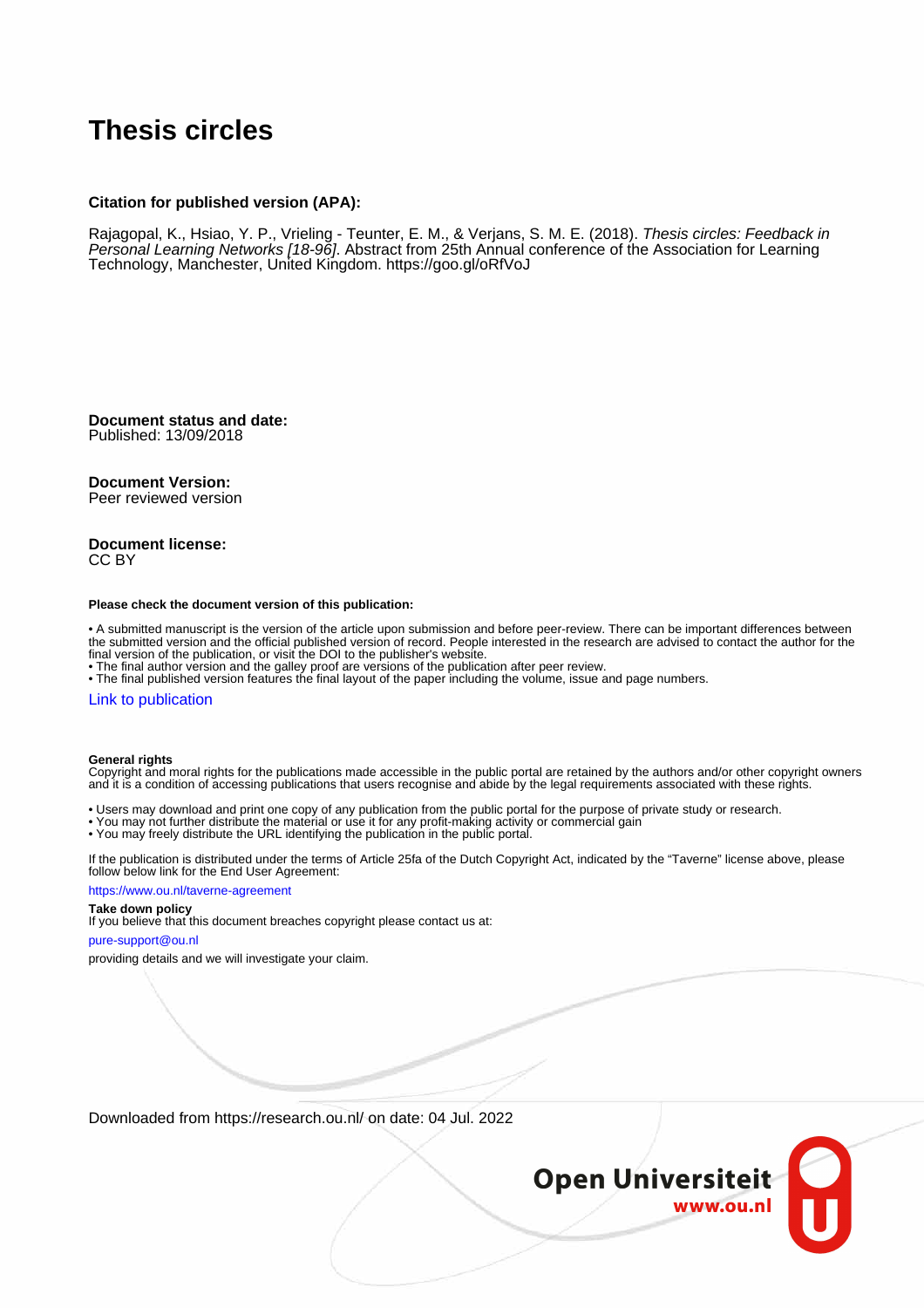

### Thesis circles:

### Feedback in Personal Learning Networks

dr. Steven Verjans<sup>1</sup>, dr. Kamakshi Rajagopal<sup>2</sup> dr. Ya Ping (Amy) Hsiao<sup>3</sup>, dr. Emmy Vrieling<sup>1</sup>

<sup>1</sup> Open University of The Netherlands

<sup>2</sup> Independent researcher

<sup>3</sup> Tilburg University

https://goo.gl/oRfVoJ

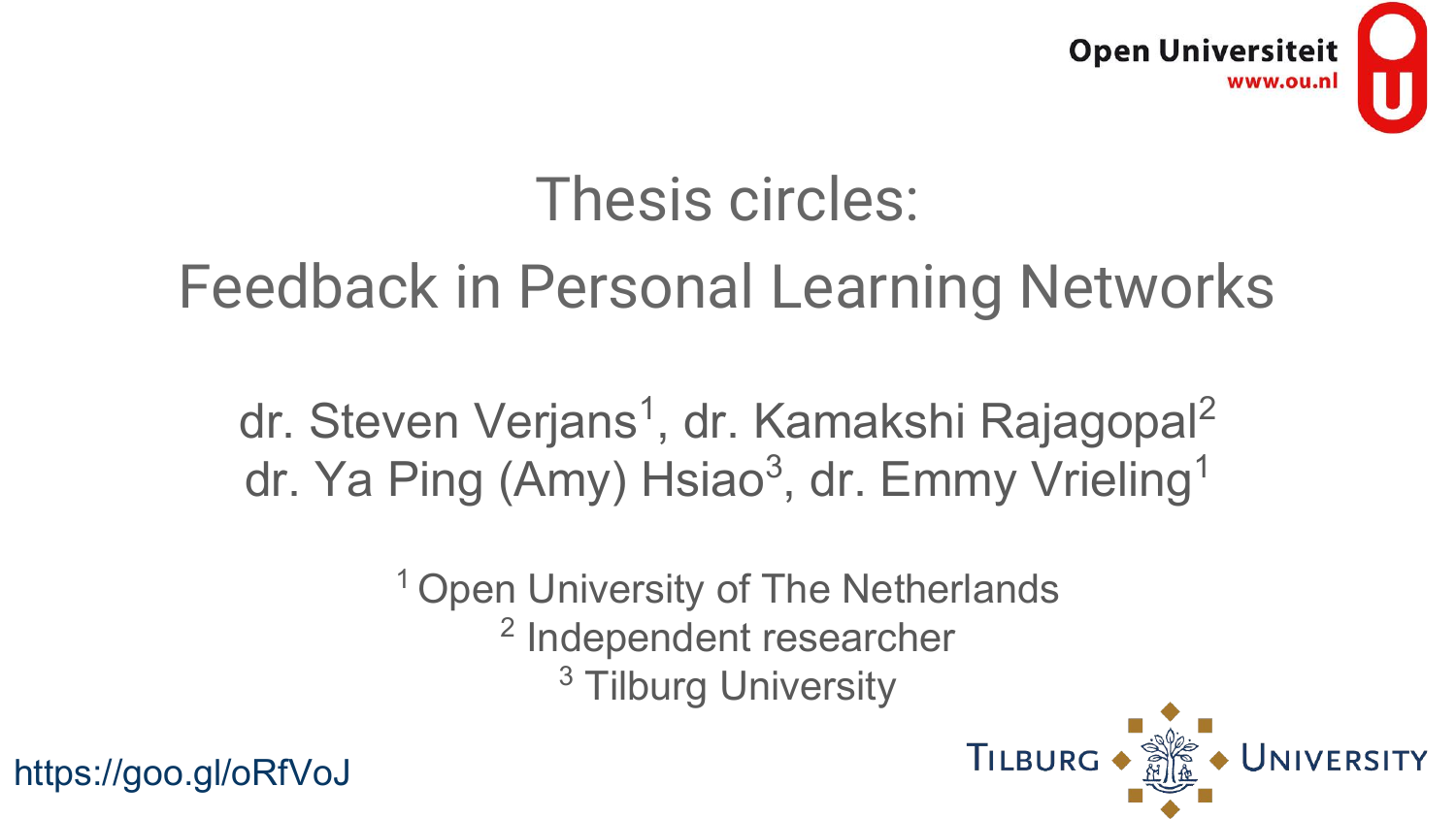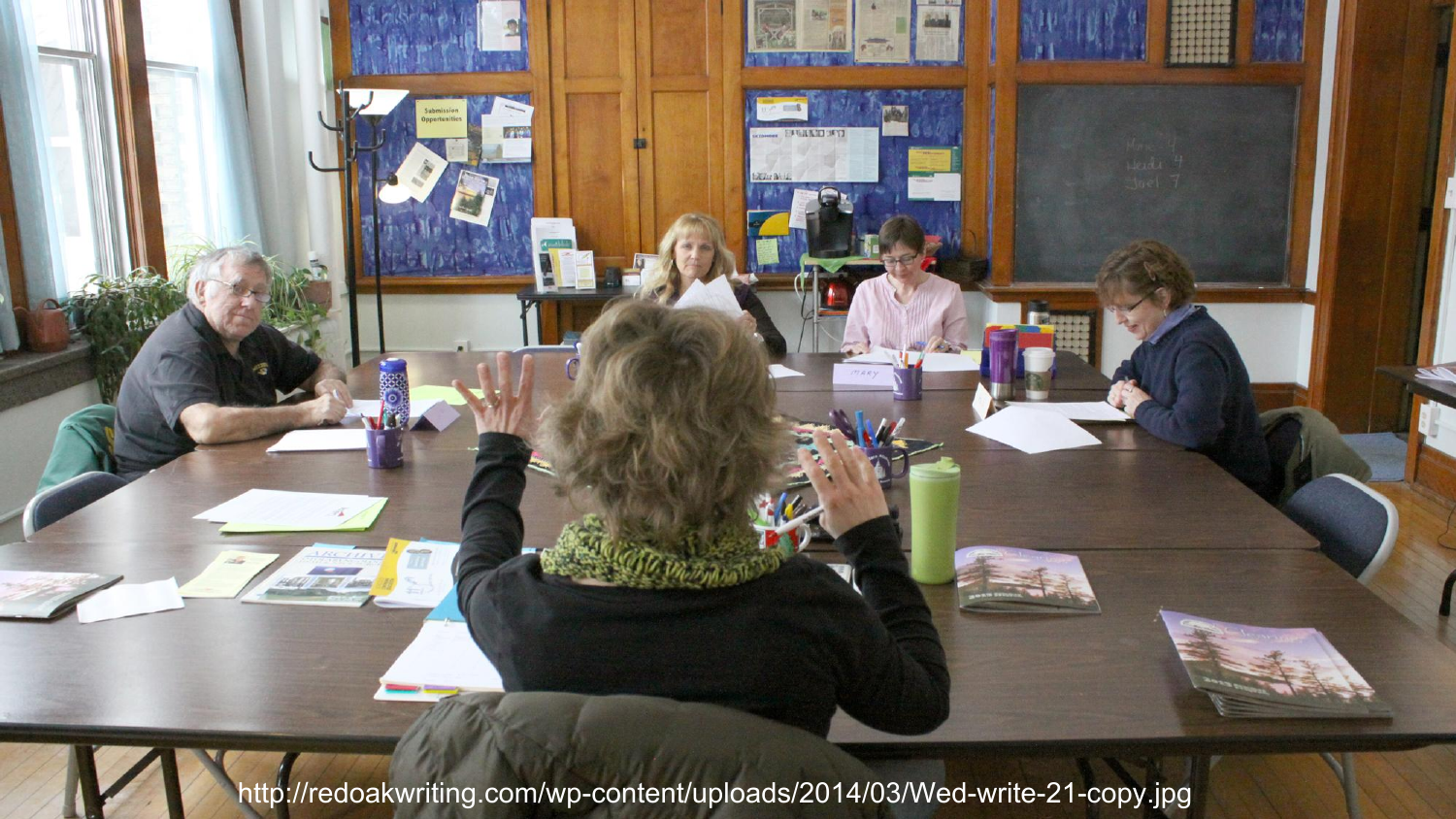### Agenda

Introduction of project: Problem setting (10') Participants' thoughts on issues, method & instrument (5') Preliminary questions of project (10') Plenary discussion (5')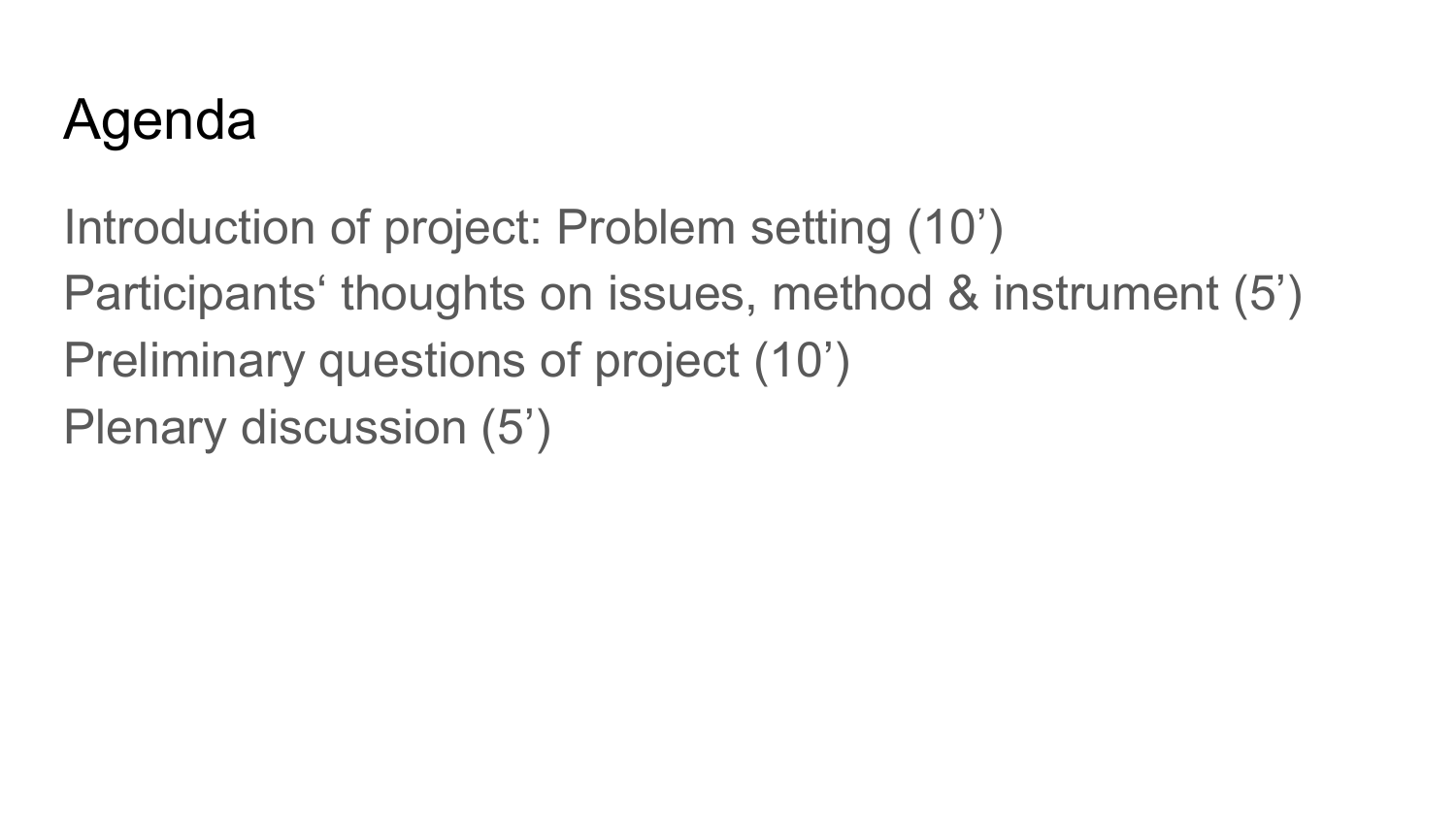### Example 1 - OUNL education master's students

- Part time adult students, often with day job, family, etc.
	- Constantly changing time constraints
- OUNL academic year: 4 quartiles & summer period
- MSc = 60 credits (ECTS) at a nominal tempo of 30/year
	- Y1: Fixed pacing: one 7,5 credit course per period
	- Y2: Flexible seminar & master thesis
- Individual online learning, some learning activities in pairs
- Community / network?
	- Little or no institutional support in VLE
	- Social media (FB / Whatsapp)
	- Ad hoc groupings within courses (pairs, small groups)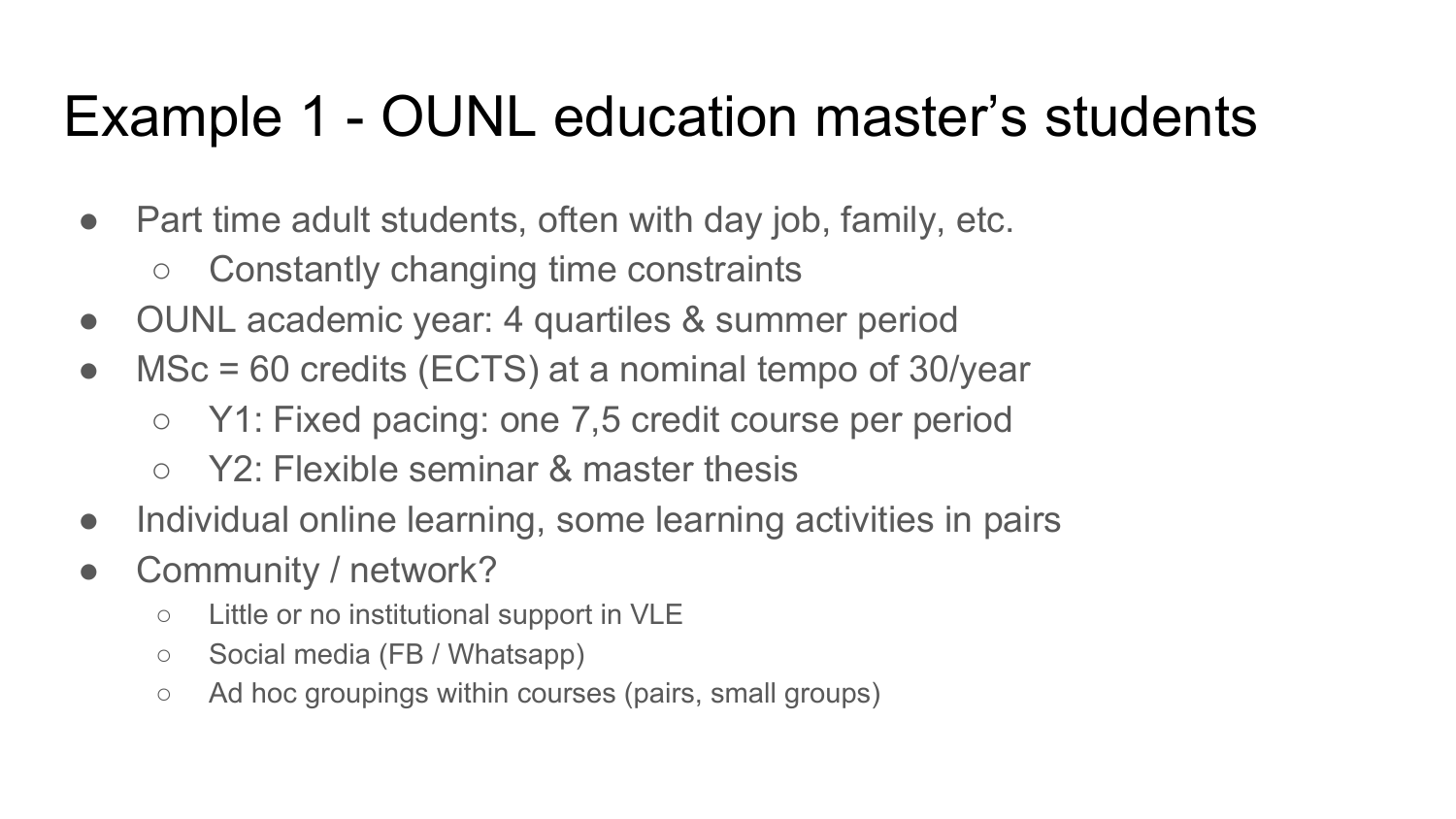### Problem Setting

University as a place where learners

- come for personal learning and development (towards a degree)
- spend time on developing their personal (learning) network

Various constellations of social interaction

• lecture, group work, individual work, online/f2f, etc.

Members of personal (learning) networks

• fellow students, instructors, tutors, colleagues, family members, etc.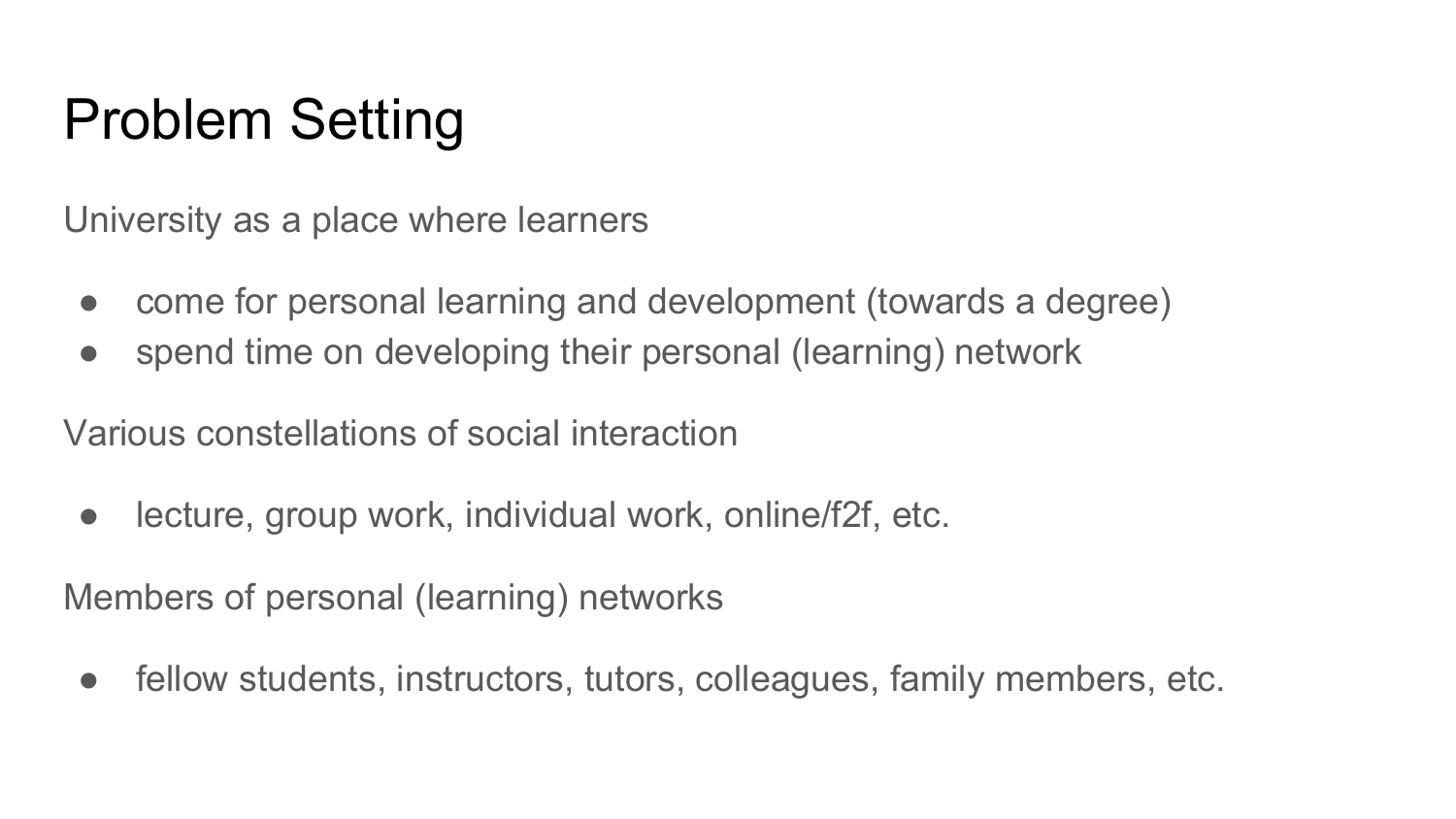

https://educationtechnologysolutions.com.au/2014/07/why-you-need-a-personal-learning-network/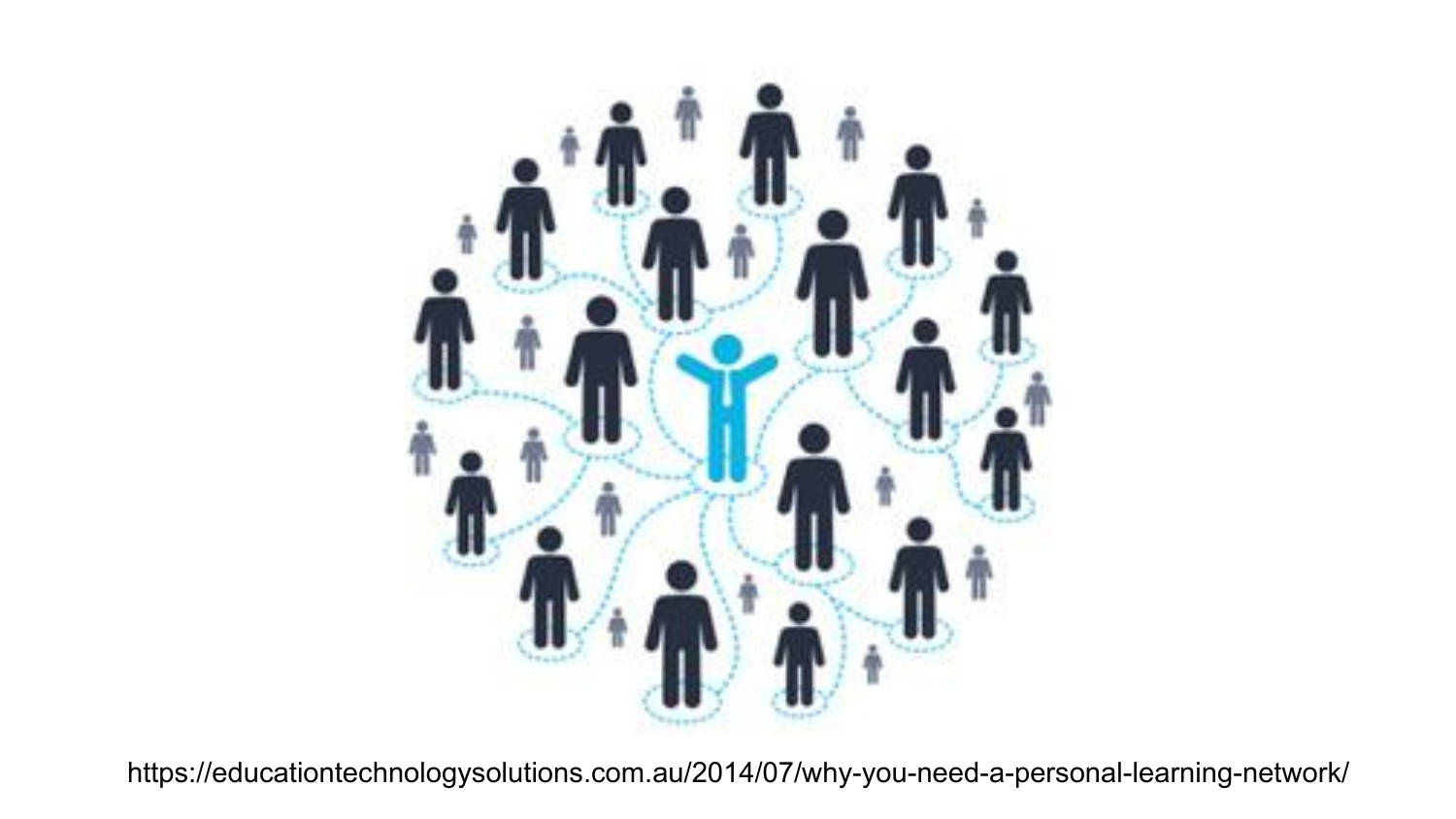### Problem Setting (cont'd)

How do learners use their Personal Learning Network in relation to feedback?

Focus: thesis writing groups / thesis circles



MIGWRITERS.COM

COPYRIGHT02009 DEBBIE RIDPATH OHI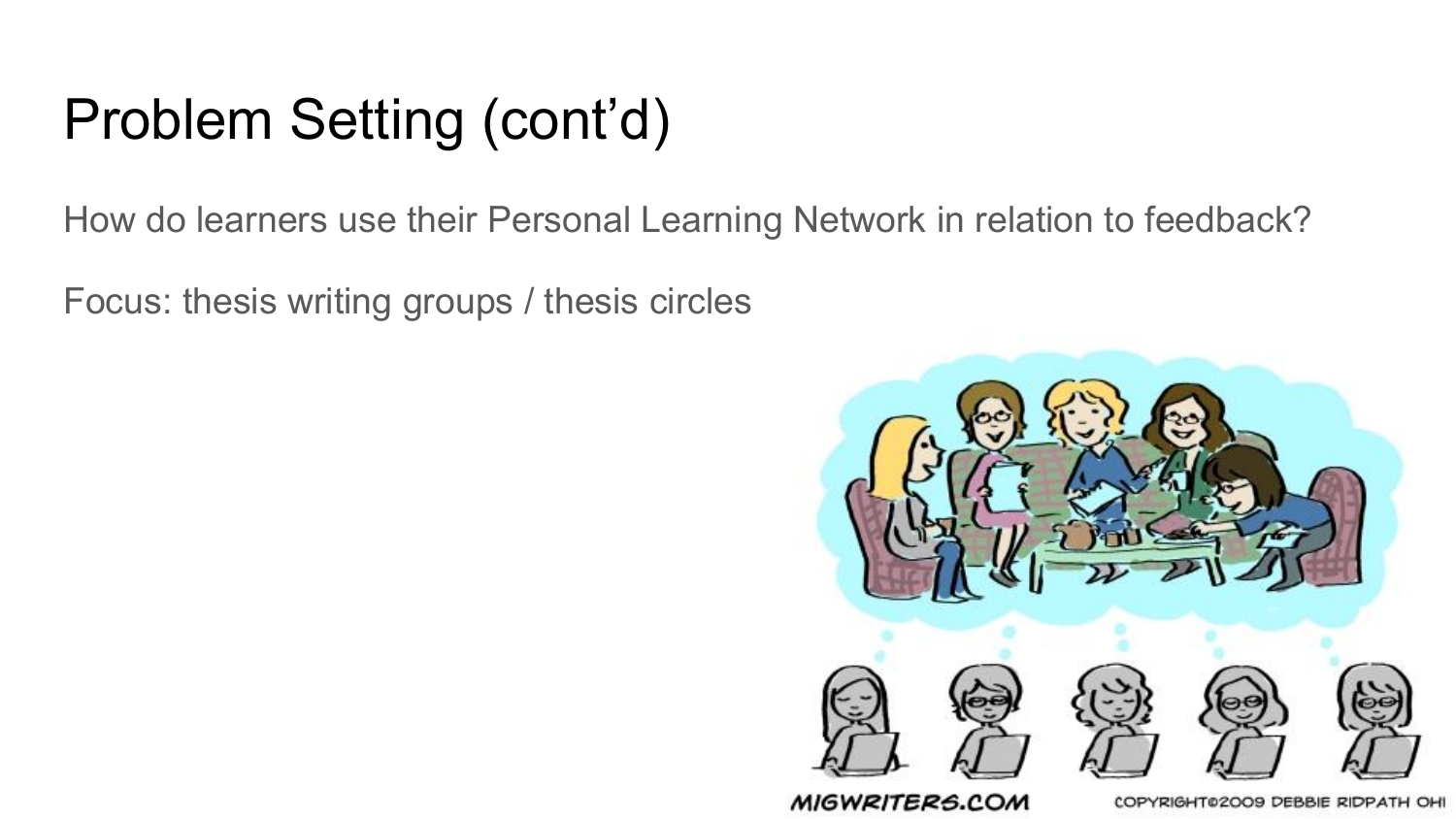## My thesis is written in



WWW.PHDCOMICS.COM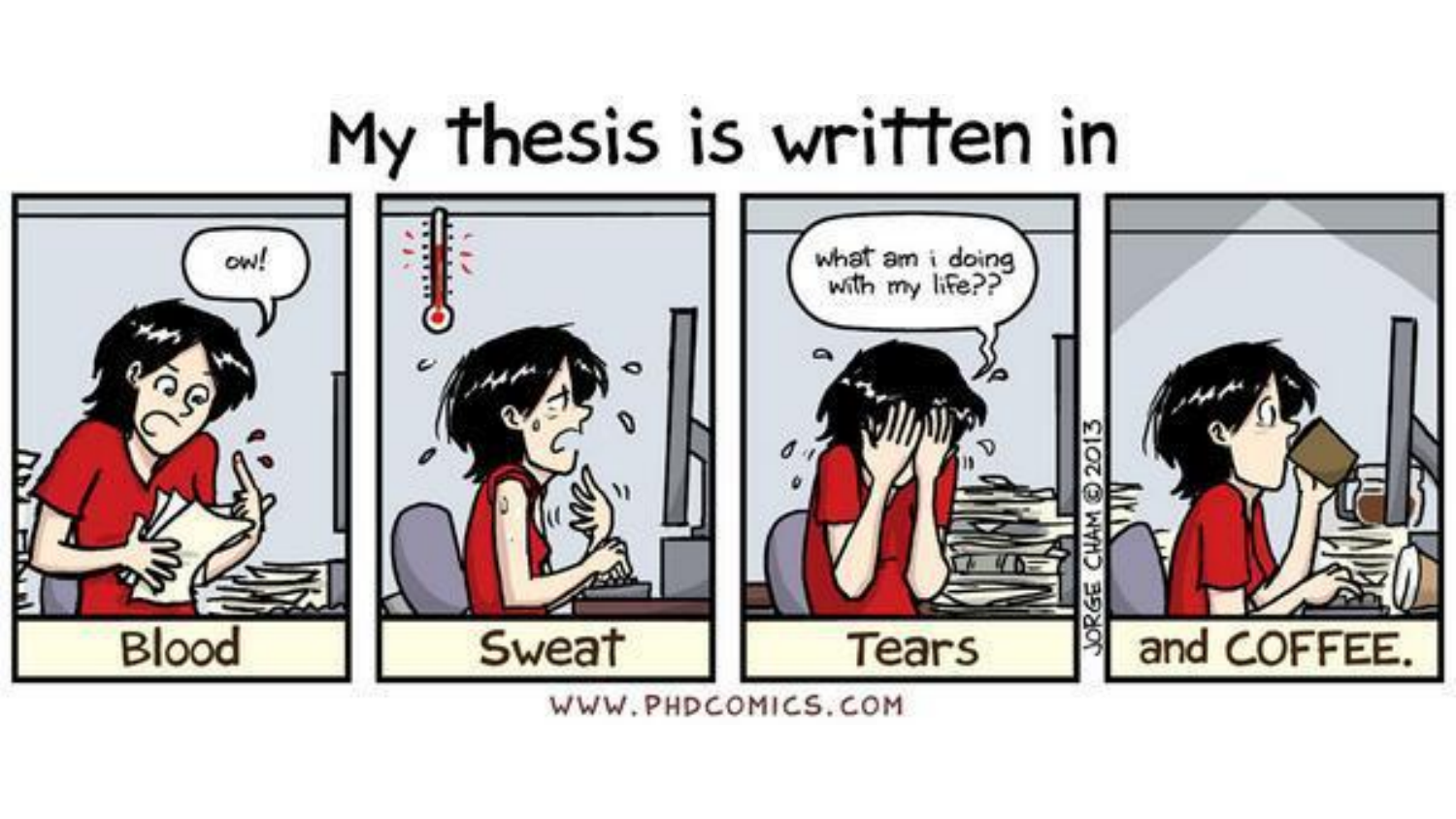#### Focus on Thesis circles

Definition: Formal or semi-formal group of up to 3 or 5 Master's students, often with the same supervisor, whose academic work is partially related to a same subject

Exploratory research:

- What forms do they take?
- What are the main issues?
- What forms of interaction or feedback take place?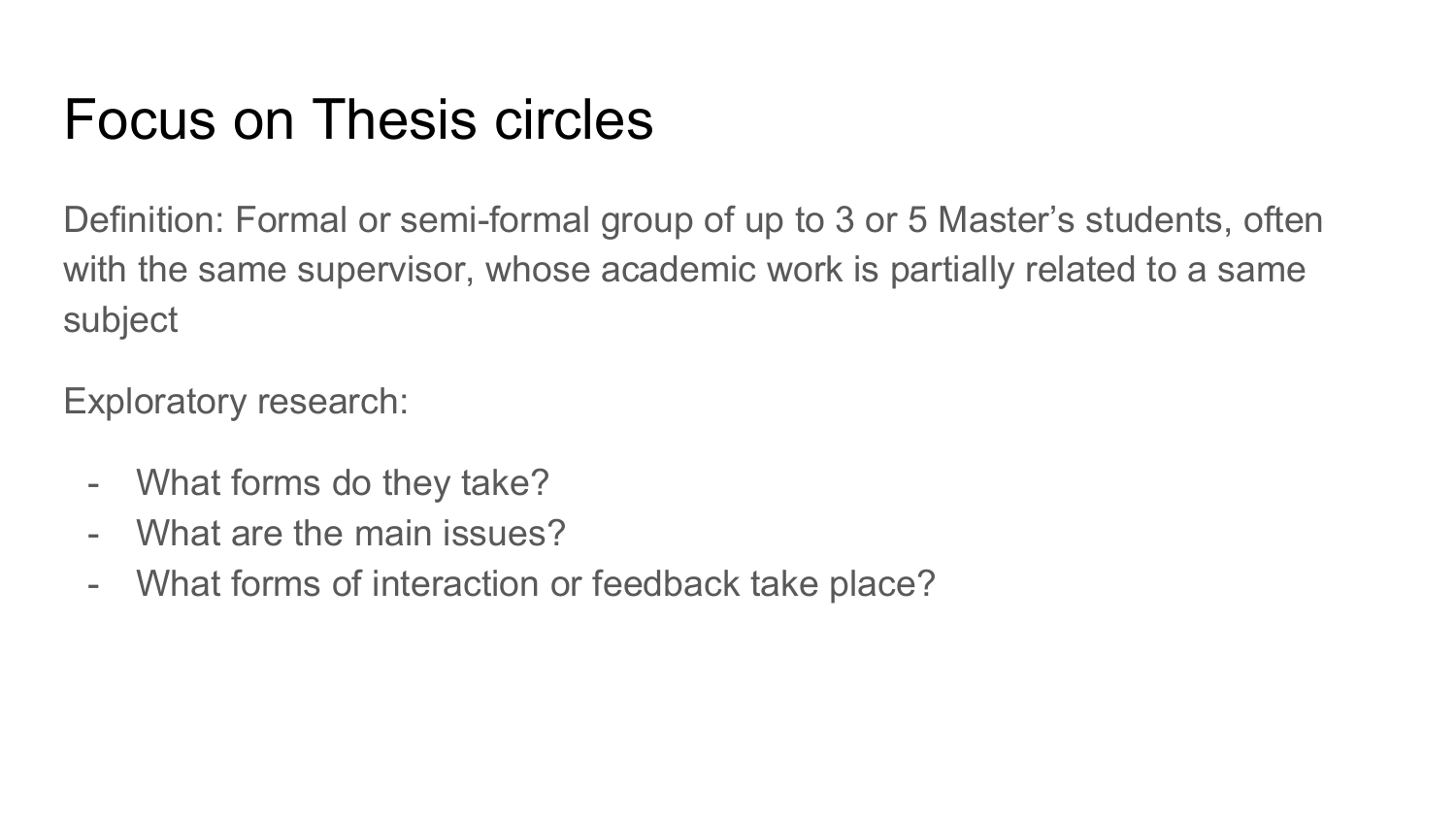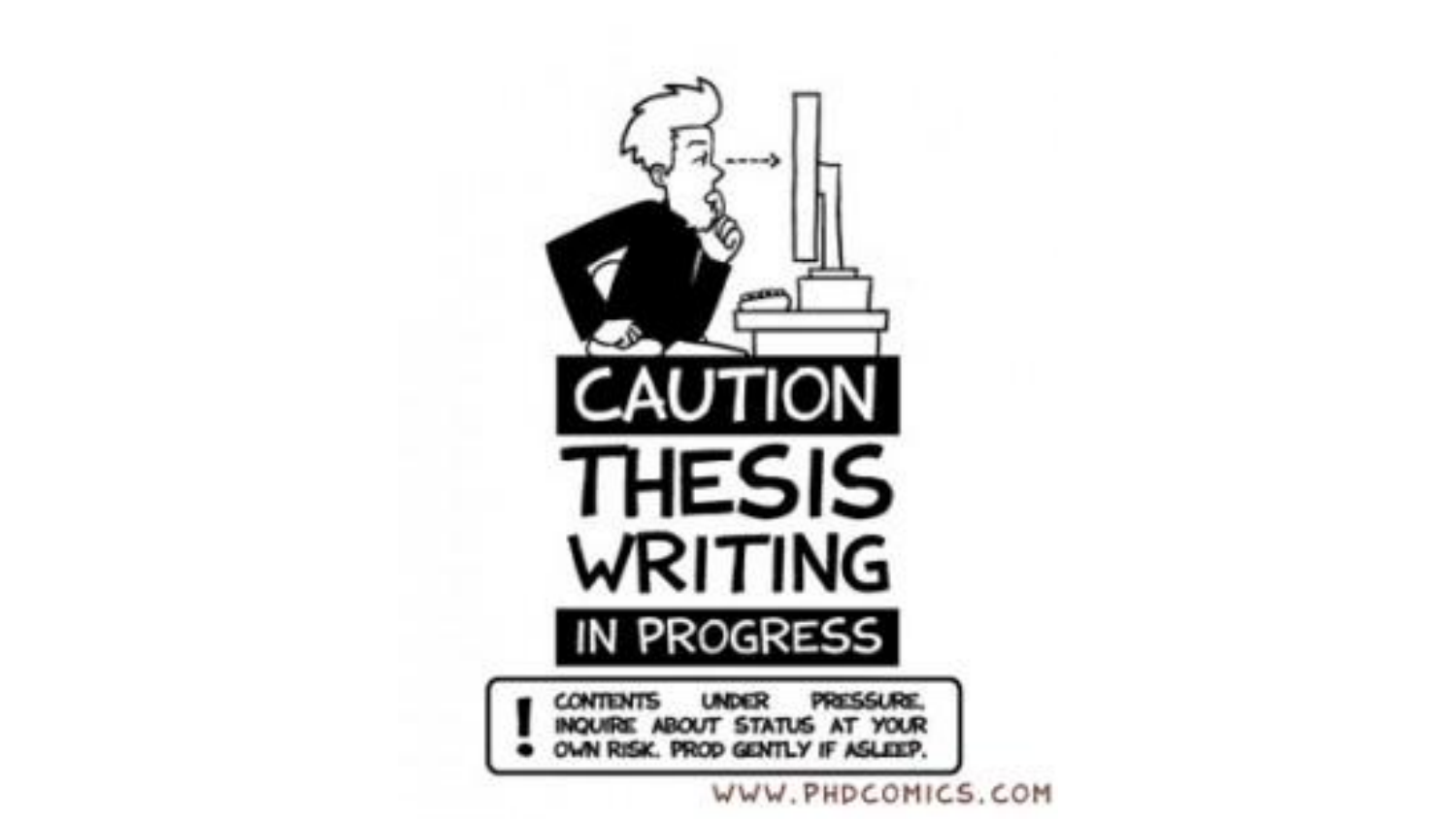### Example 2 (which I heard about at lunch today)

Danish University of Aalborg

- Known for its group-based approach of teaching (similar to Roskilde U)
- Is moving away from group thesis writing in recent years at request of students
	- Too many dependencies
	- Delays, complications

(Thanks to Steffen from @UniWISE and @mik\_lauritzen from @aula\_education for the data point)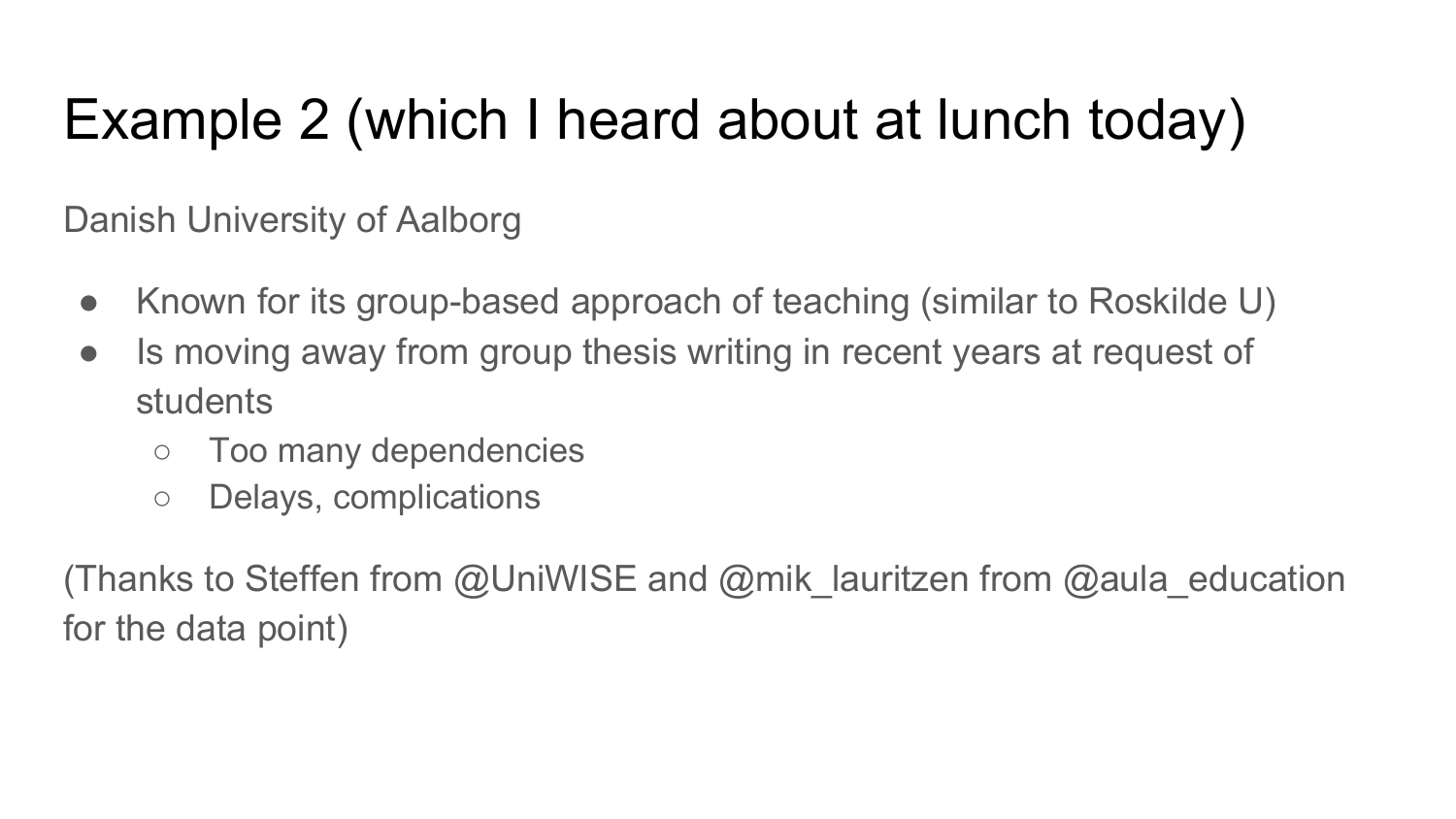Do you use Thesis circles at your university?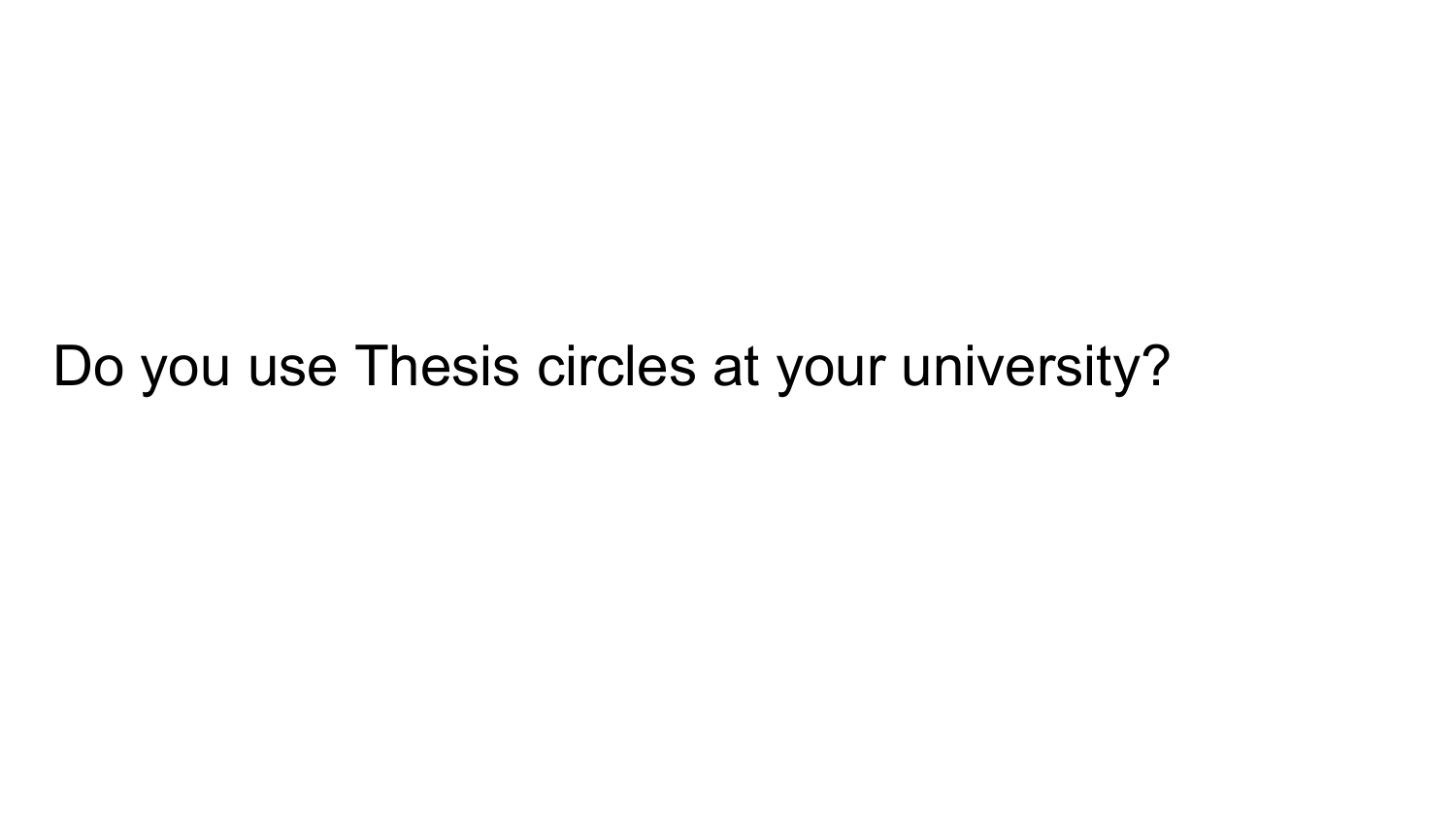### What are the issues? (input from audience)

Process vs subject

Issues with group functioning

Suggestions for further info

- Thesis whisperer
- GO-OPEN GOGN (Chrissy, Catherine, Thom)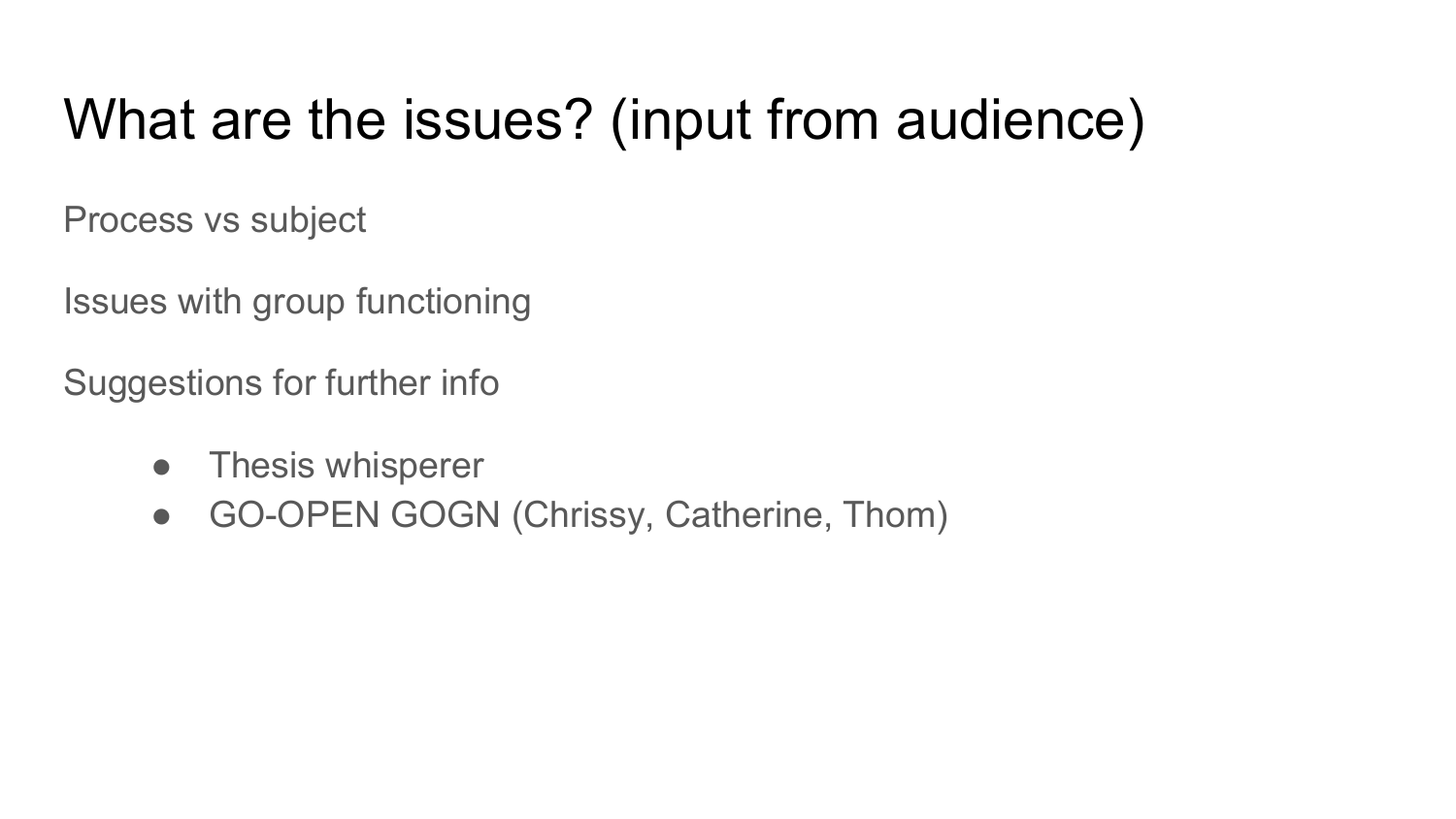# Junat are<br>Junat are  $\sqrt{2}$ An exiting<br>Supersful<br>thailler Why all amazing writers have writing groups

http://writingjourney.co/featured/writing-groups-amazing-every-writer-needs-one/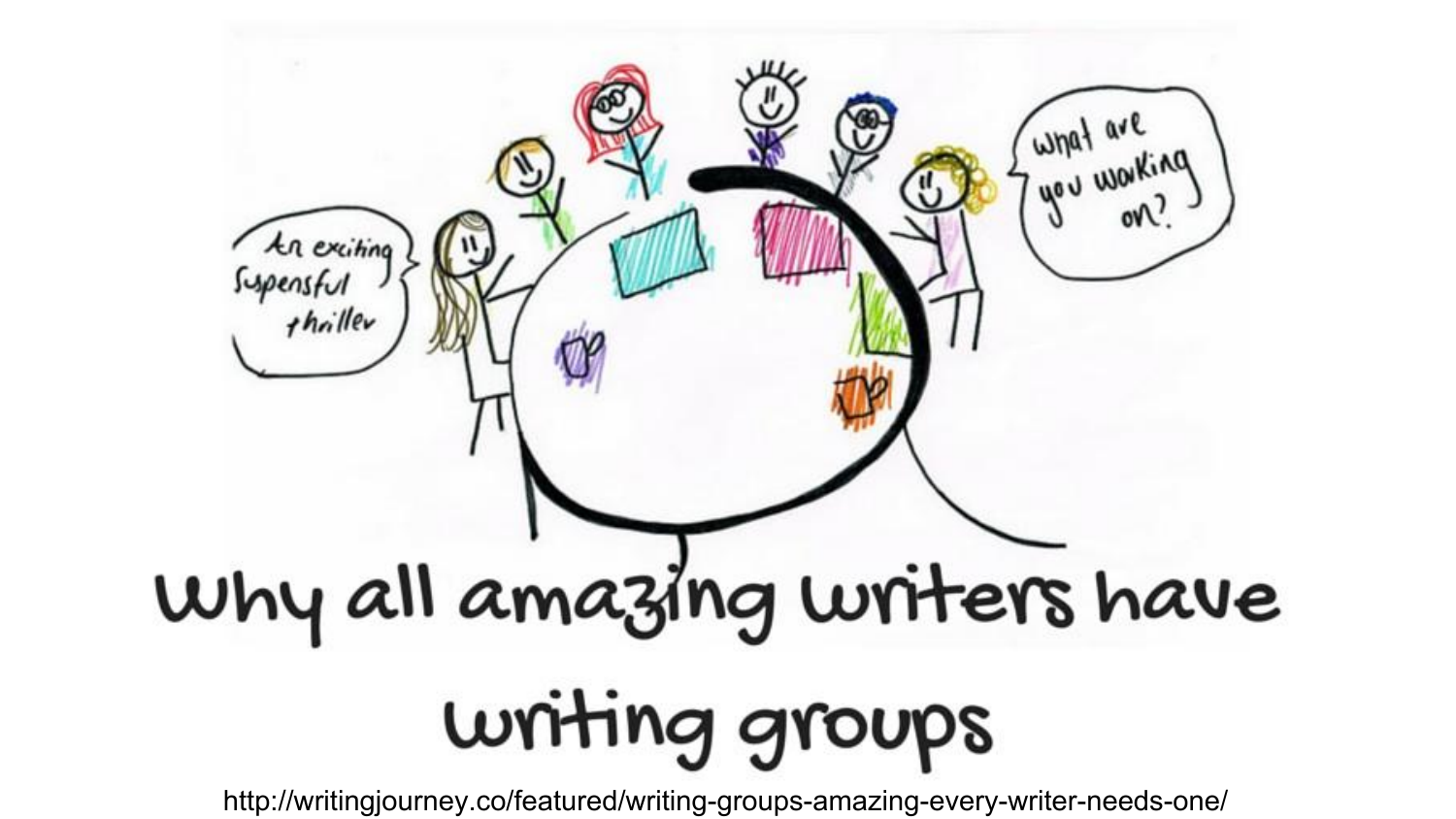### Research design

Preliminary Qualitative Interviews in parallel with literature review

- With supervisors at different institutions
- With ALTC-participants
- Goal: identify issues, get feedback on research design, assess usefulness

Actual study:

- Mixed methods: collect experiences through questionnaire & interviews
- Can we identify the contextual variables in the use of a thesis circle set-up?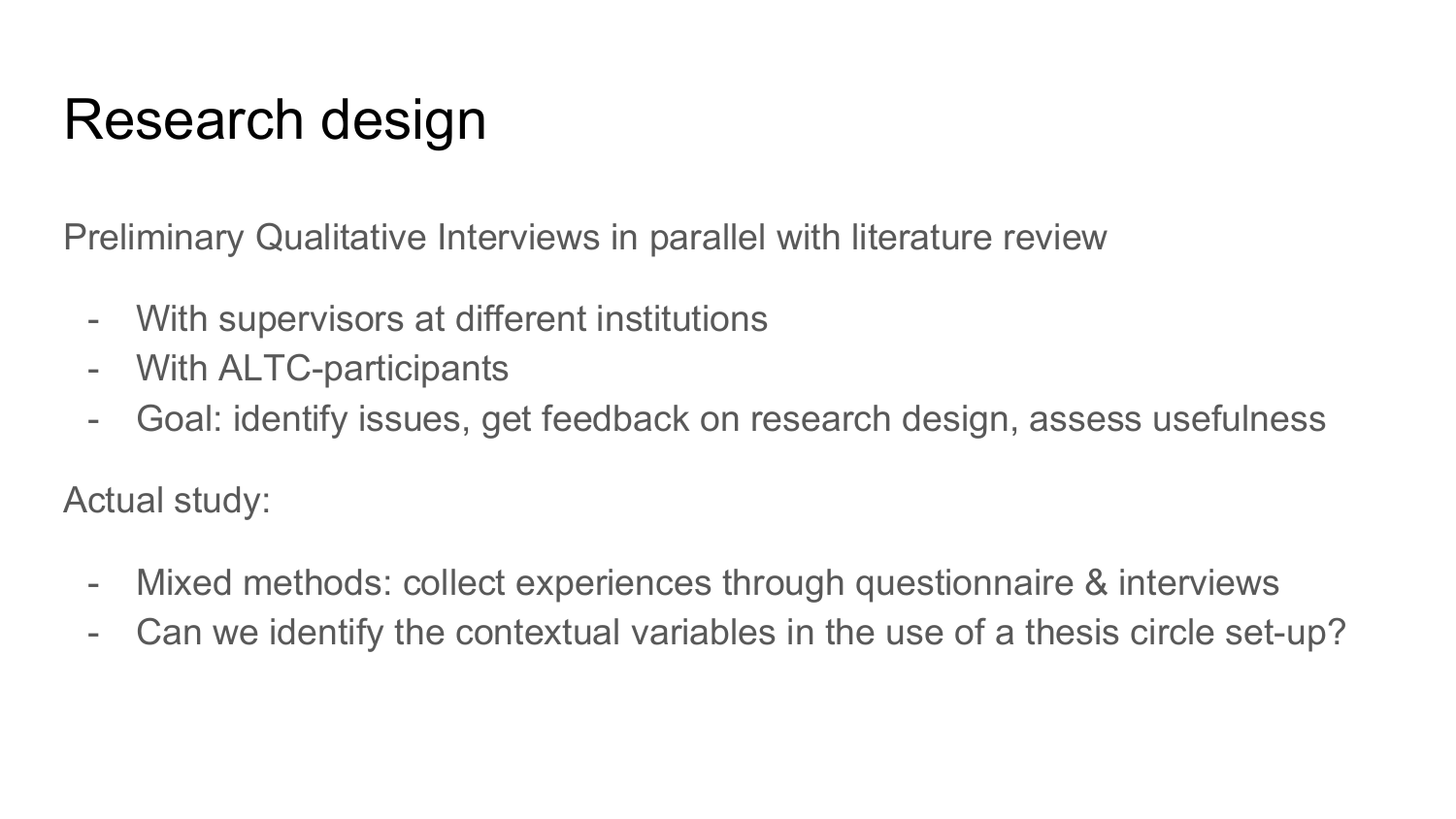



#### **Writing Groups for Doctoral Education and Beyond**

Innovations in practice and theory

Edited by Claire Aitchison and Cally Guerin

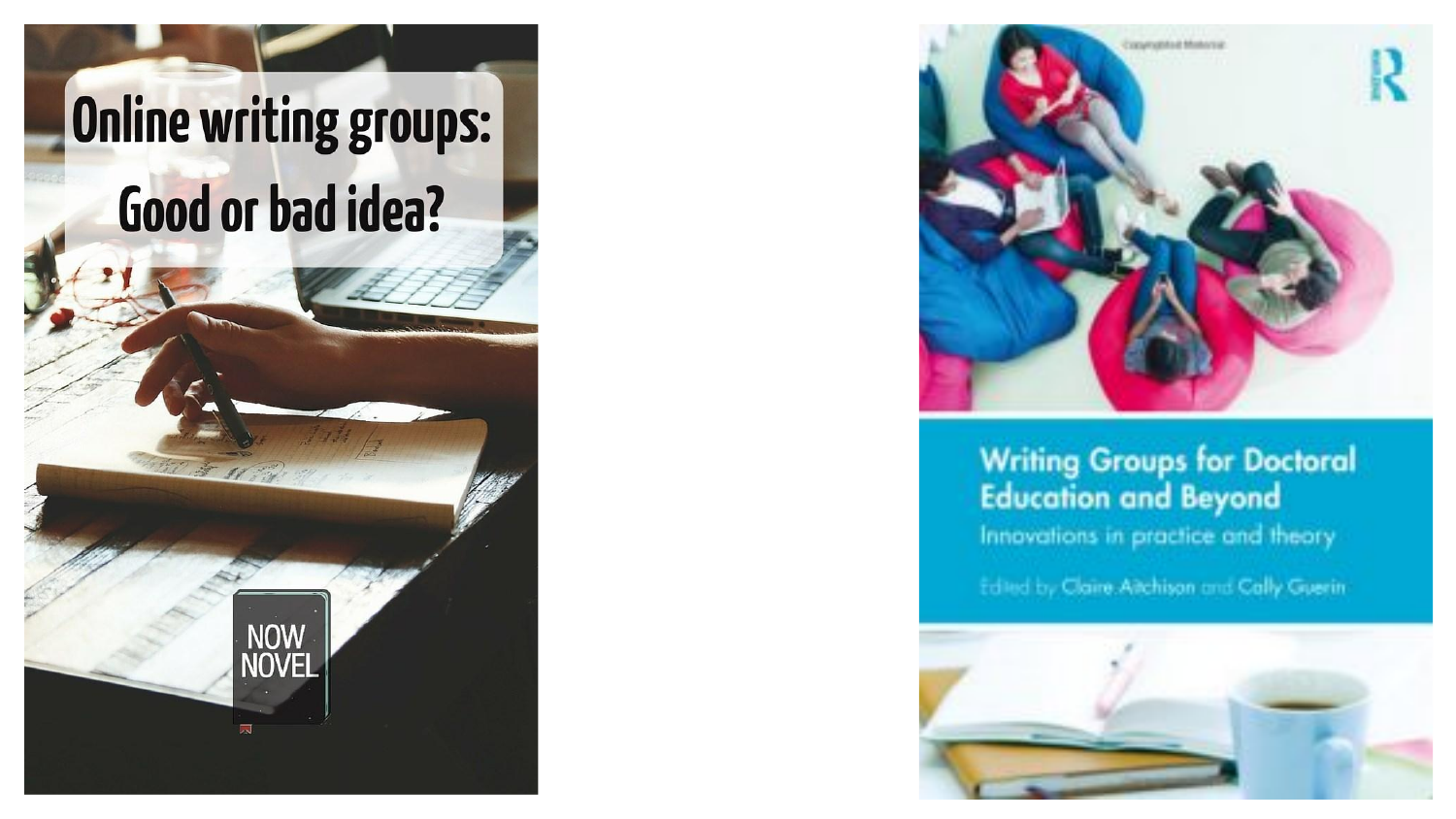#### Previous work after quick search

Aghaee, N., Hansson, H., (2013). *Peer Portal : Quality Enhancement in Thesis Writing Using Self-Managed Peer Review on a Mass Scale.* INTERNATIONAL REVIEW OF RESEARCH IN OPEN AND DISTANCE LEARNING 14: 186-203. doi: 10.19173/irrodl.v14i1.1394.

Vehvilainen, Sanna. (2009). *Problems in the Research Problem: Critical Feedback and Resistance in Academic Supervision*. Scandinavian Journal of Educational Research 53: 185-201. doi: 10.1080/00313830902757592.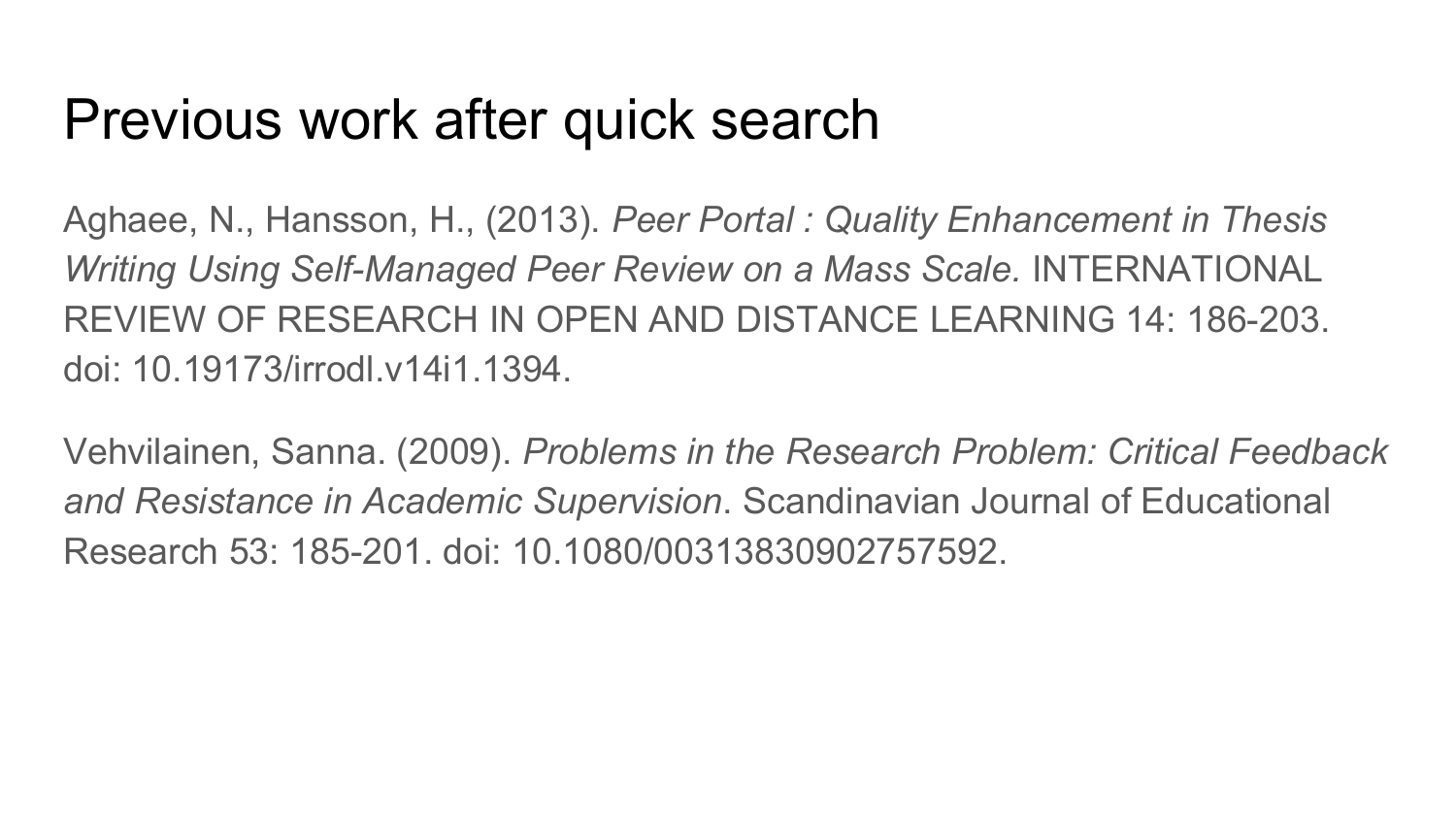### Preliminary interview guide

<https://goo.gl/Aqkjxv>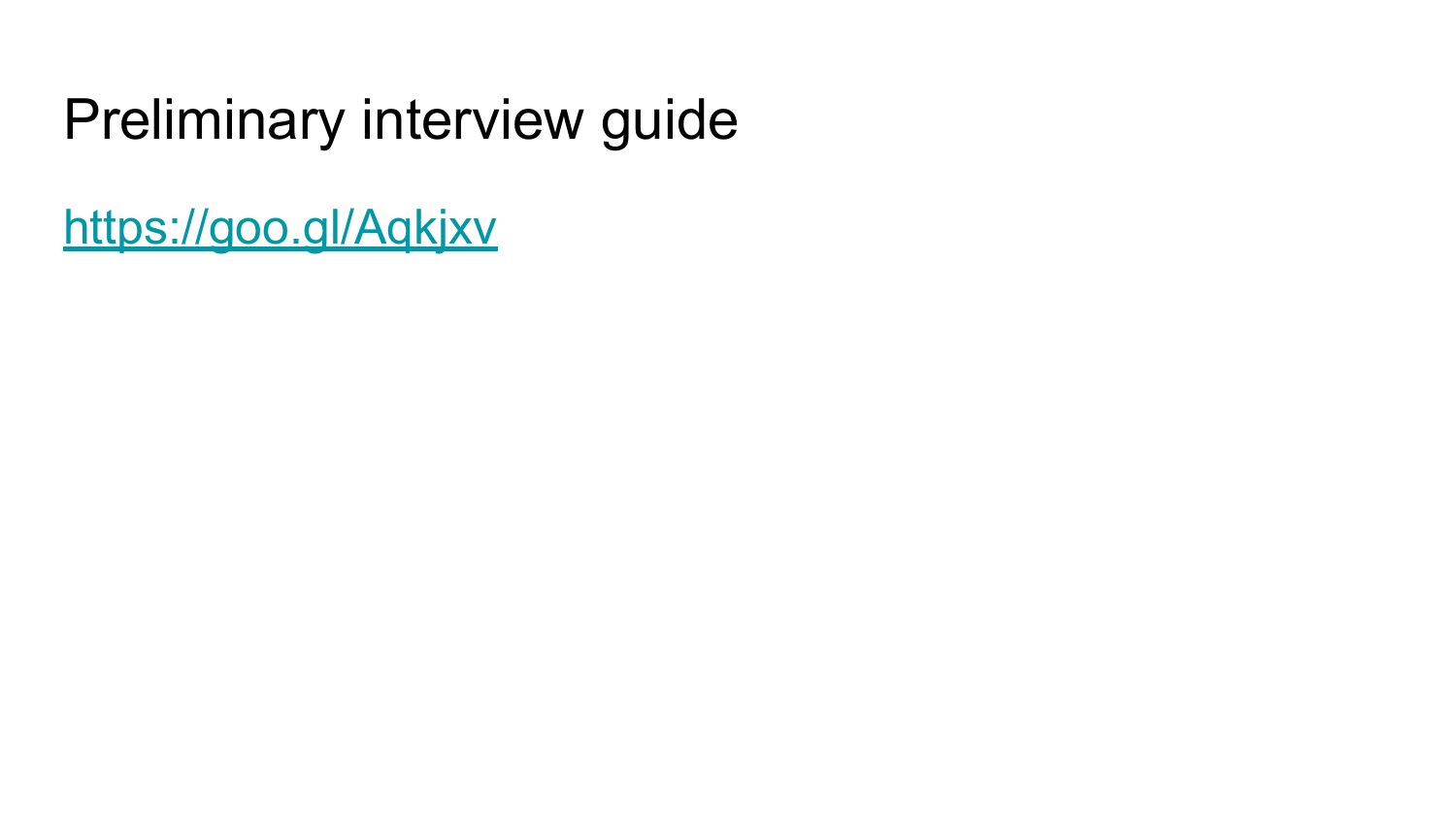### Preliminary Questions

Communication is the central topic - but can we identify its defining factors?

- Who arranges it and why?
- Different priorities / goals / …

What is the underlying goal of using a thesis circle?

- Improve communication between supervisor and student?
- More innovative Masters' research?
- Creating shared knowledge base/commons?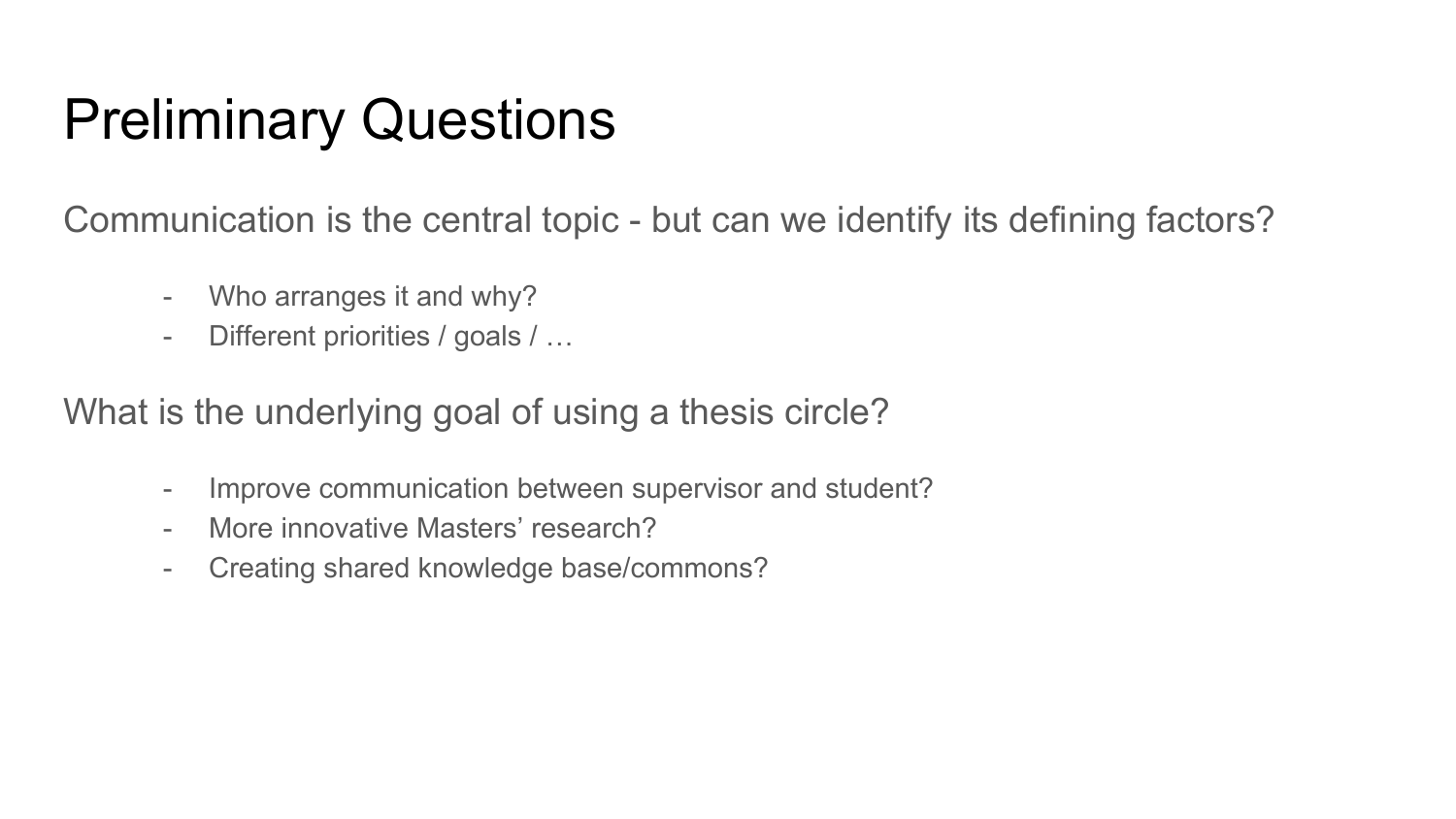### Preliminary Questions

Institutional Support

- What is essential support? What is nice to have?

Feedback inside and outside a thesis circle

- How does feedback within a thesis circle relate to feedback outside the thesis circle?
- How does it relate to feedback in the wider PLN?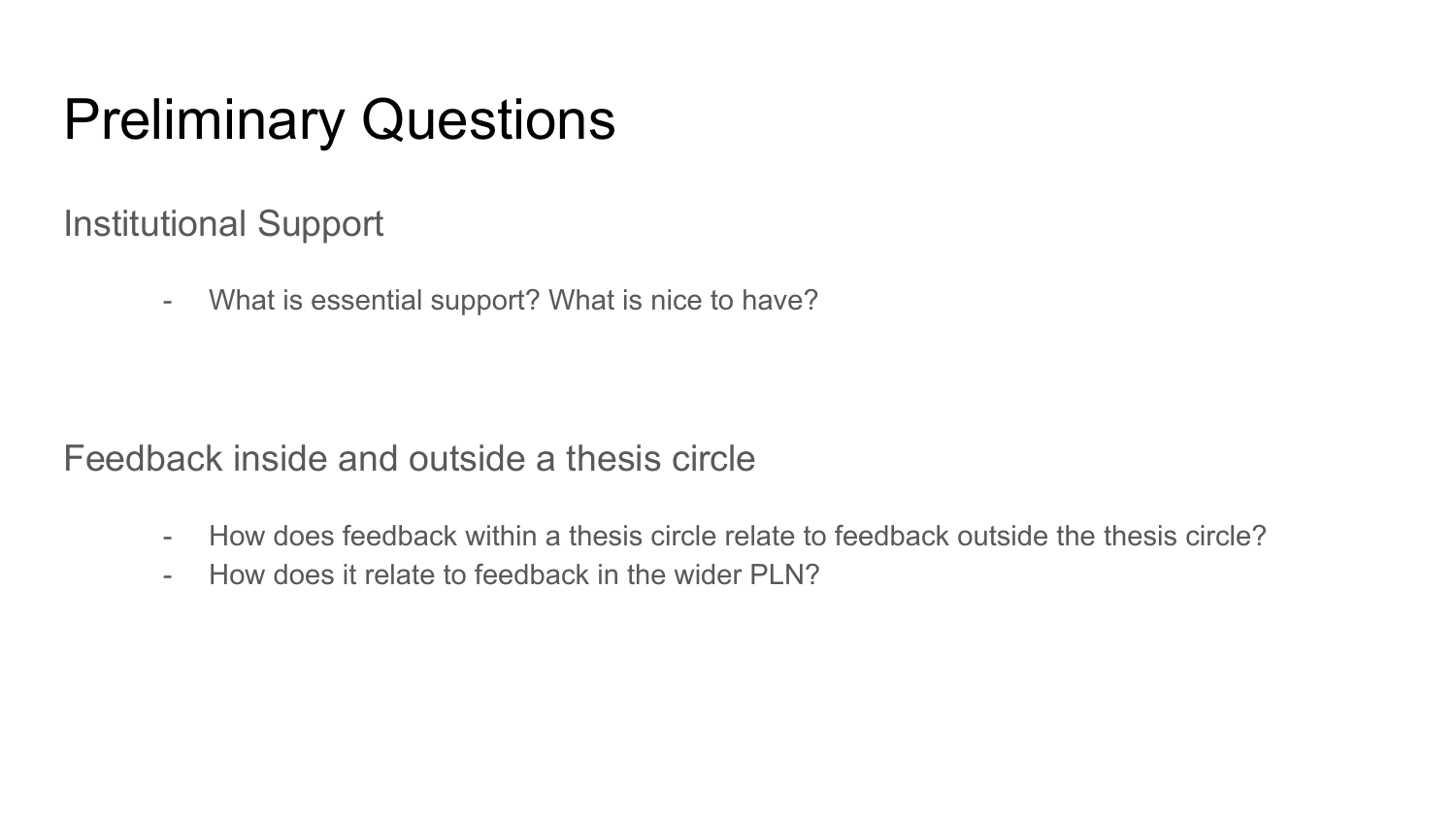### Plenary discussion

Thesis circle or comparative structures

Interaction & feedback

Personal Learning Network